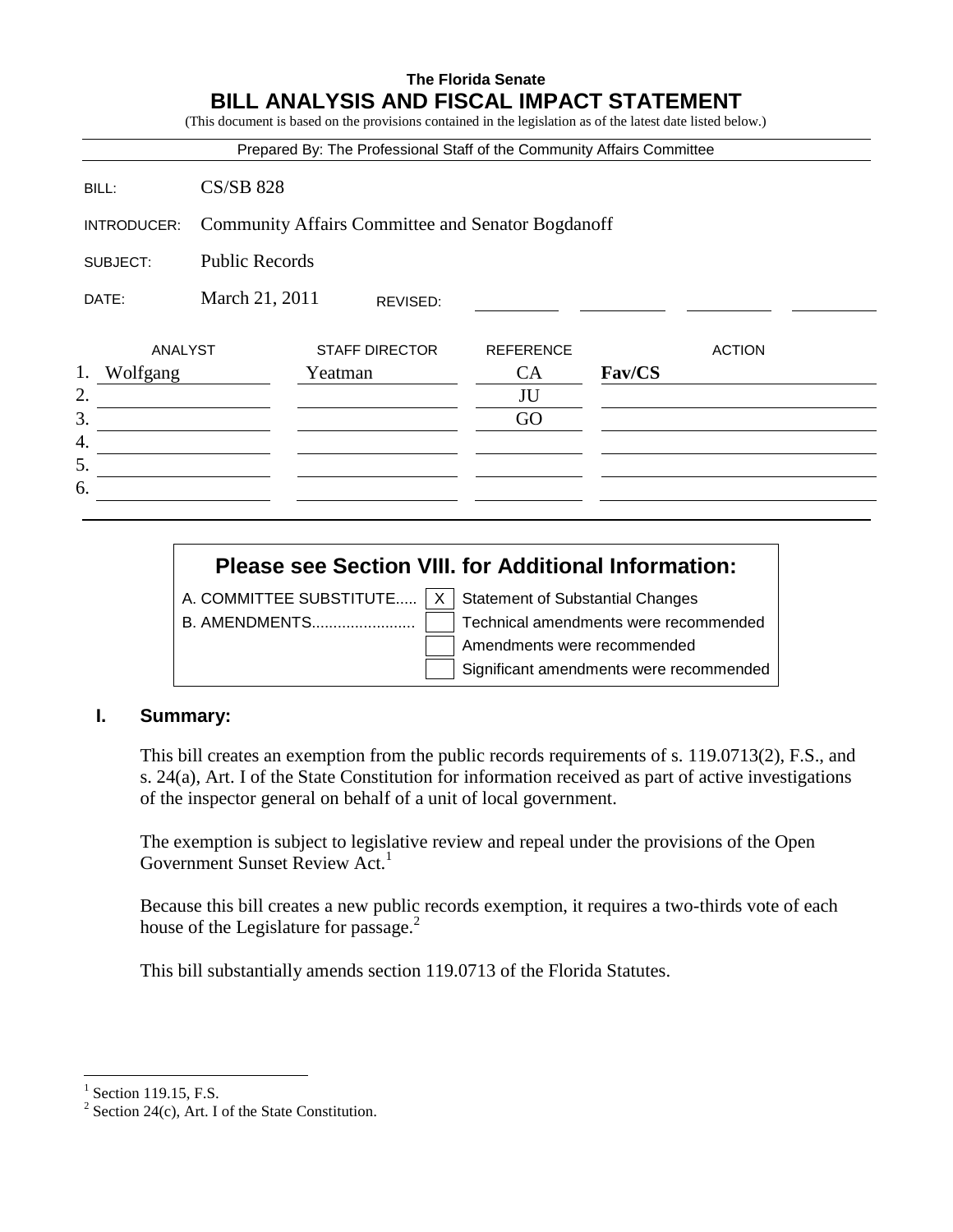## **II. Present Situation:**

### **Florida's Public Records Law**

Florida has a long history of providing public access to the records of governmental and other public entities. The Legislature enacted its first law affording access to public records in 1892. In 1992, Florida voters approved an amendment to the State Constitution which raised the statutory right of access to public records to a constitutional level.

Section 24(a), Art. I, of the State Constitution, provides that:

Every person has the right to inspect or copy any public record made or received in connection with the official business of any public body, officer, or employee of the state, or persons acting on their behalf, except with respect to records exempted pursuant to this section or specifically made confidential by this Constitution. This section specifically includes the legislative, executive, and judicial branches of government and each agency or department created thereunder; counties, municipalities, and districts; and each constitutional officer, board, and commission, or entity created pursuant to law or this Constitution.

The Public Records Law is contained in chapter 119, F.S., and specifies conditions under which the public must be given access to governmental records. Section 119.07(1)(a), F.S., provides that every person who has custody of a public record<sup>3</sup> must permit the record to be inspected and examined by any person, at any reasonable time, under reasonable conditions, and under supervision by the custodian of the public record. Unless specifically exempted, all agency<sup>4</sup> records are to be available for public inspection.

Section 119.011(12), F.S., defines the term "public records" to include all documents, papers, letters, maps, books, tapes, photographs, films, sound recordings, data processing software, or other material, regardless of the physical form, characteristics, or means of transmission, made or received pursuant to law or ordinance or in connection with the transaction of official business by any agency. The Florida Supreme Court has interpreted this definition to encompass all materials made or received by an agency in connection with official business which are "intended to perpetuate, communicate, or formalize knowledge."<sup>5</sup>

Only the Legislature is authorized to create exemptions to open government requirements.<sup>6</sup> Exemptions must be created by general law and such law must specifically state the public necessity justifying the exemption. Further, the exemption must be no broader than necessary to

<sup>&</sup>lt;sup>3</sup> Section 119.011(12), F.S.

 $4$  Section 119.011(2), F.S., defines "agency" as "...any state, county, district, authority, or municipal officer, department, division, authority, or municipal officer, department, division, board, bureau, commission, or other separate unit of government created or established by law including, for the purposes of this chapter, the Commission on Ethics, the Public Service Commission, and the Office of Public Counsel, and any other public or private agency, person, partnership, corporation, or business entity acting on behalf of any public agency."

<sup>5</sup> *Shevin v. Byron, Harless, Shafer, Reid, and Assocs., Inc.,* 379 So. 2d 633, 640 (Fla. 1980).

 $<sup>6</sup>$  Article I, s. 24(c) of the State Constitution.</sup>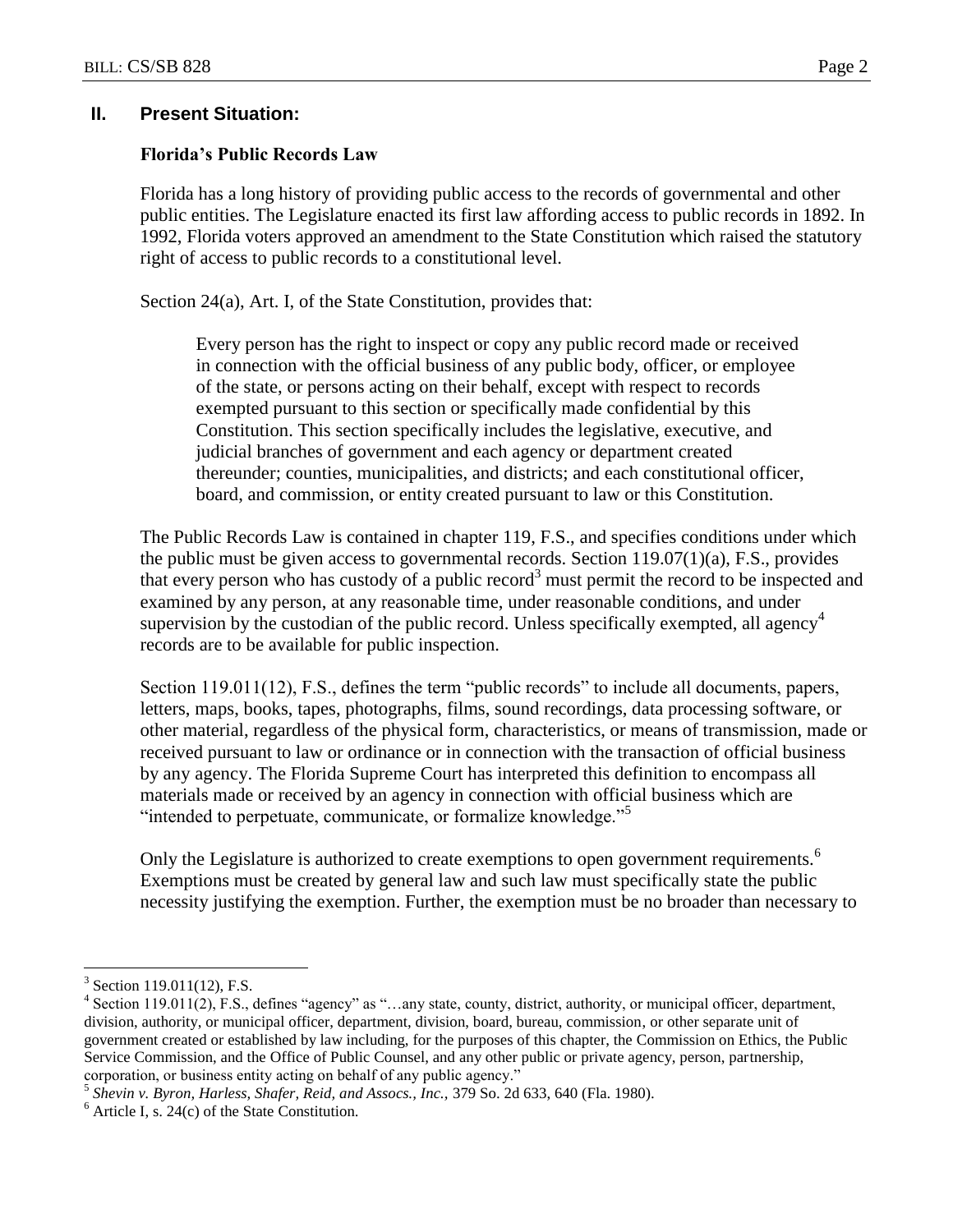accomplish the stated purpose of the law.<sup>7</sup> A bill enacting an exemption<sup>8</sup> may not contain other substantive provisions although it may contain multiple exemptions relating to one subject.<sup>9</sup>

There is a difference between records that the Legislature exempts from public inspection and those that the Legislature makes confidential and exempt from public inspection. If a record is made confidential with no provision for its release so that its confidential status will be maintained, such record may not be released by an agency to anyone other than the person or entities designated in the statute.<sup>10</sup> If a record is simply exempt from mandatory disclosure requirements, an agency is not prohibited from disclosing the record in all circumstances.<sup>11</sup>

## **Open Government Sunset Review Act**

The Open Government Sunset Review Act established in s. 119.15, F.S., provides a review and repeal process for public records exemptions. In the fifth year after enactment of a new exemption or in the fifth year after substantial amendment of an existing exemption, the exemption is repealed on October 2, unless reenacted by the Legislature. Each year, by June 1, the Division of Statutory Revision of the Office of Legislative Services is required to certify to the President of the Senate and the Speaker of the House of Representatives the language and statutory citation of each exemption scheduled for repeal the following year.

## **Local Government Auditing**

Section 218.32 (1), F.S., requires that local governments submit to the Department of Financial Services (DFS) an Annual Financial Report covering their operations for the preceding fiscal year. DFS makes available to local governments an electronic filing system that accumulates the financial information reported on the annual financial reports in a database. Section 218.39, F.S., provides that if a local government will not be audited by the Auditor General, the local government must provide for an annual financial audit to be completed within 12 months after the end of the fiscal year. The audit must be conducted by an independent certified public accountant retained by the entity and paid for from public funds.

Under s. 119.0713, F.S., the audit report of an internal auditor prepared for or on behalf of a unit of government becomes a public record when the audit becomes final. Audit work papers and notes related to the audit are confidential and exempt from s. 119.07(1) and s. 24(a), Art. I of the Florida Constitution until the audit report becomes final.

# **Local Government Investigations: Public Records**

If certified pursuant to statute, an investigatory record of the Chief Inspector General within the Executive Office of the Governor or of the employee designated by an agency head as the

<sup>7</sup> *Memorial Hospital-West Volusia v. News-Journal Corporation,* 729 So. 2d 373, 380 (Fla. 1999); *Halifax Hospital Medical Center v. News-Journal Corporation,* 724 So. 2d 567 (Fla. 1999).

 $8$  Section 119.15(4)(b), F.S., provides that an existing exemption may be considered a new exemption if the exemption is expanded to cover additional records.

<sup>9</sup> Section 24(c), Art. I of the State Constitution.

<sup>&</sup>lt;sup>10</sup> Op. Att'y Gen. Fla. 85-62 (1985).

<sup>11</sup> *Williams v. City of Minneola,* 575 So. 2d 683, 687 (Fla. 5th DCA), review denied, 589 So. 2d 289 (Fla. 1991).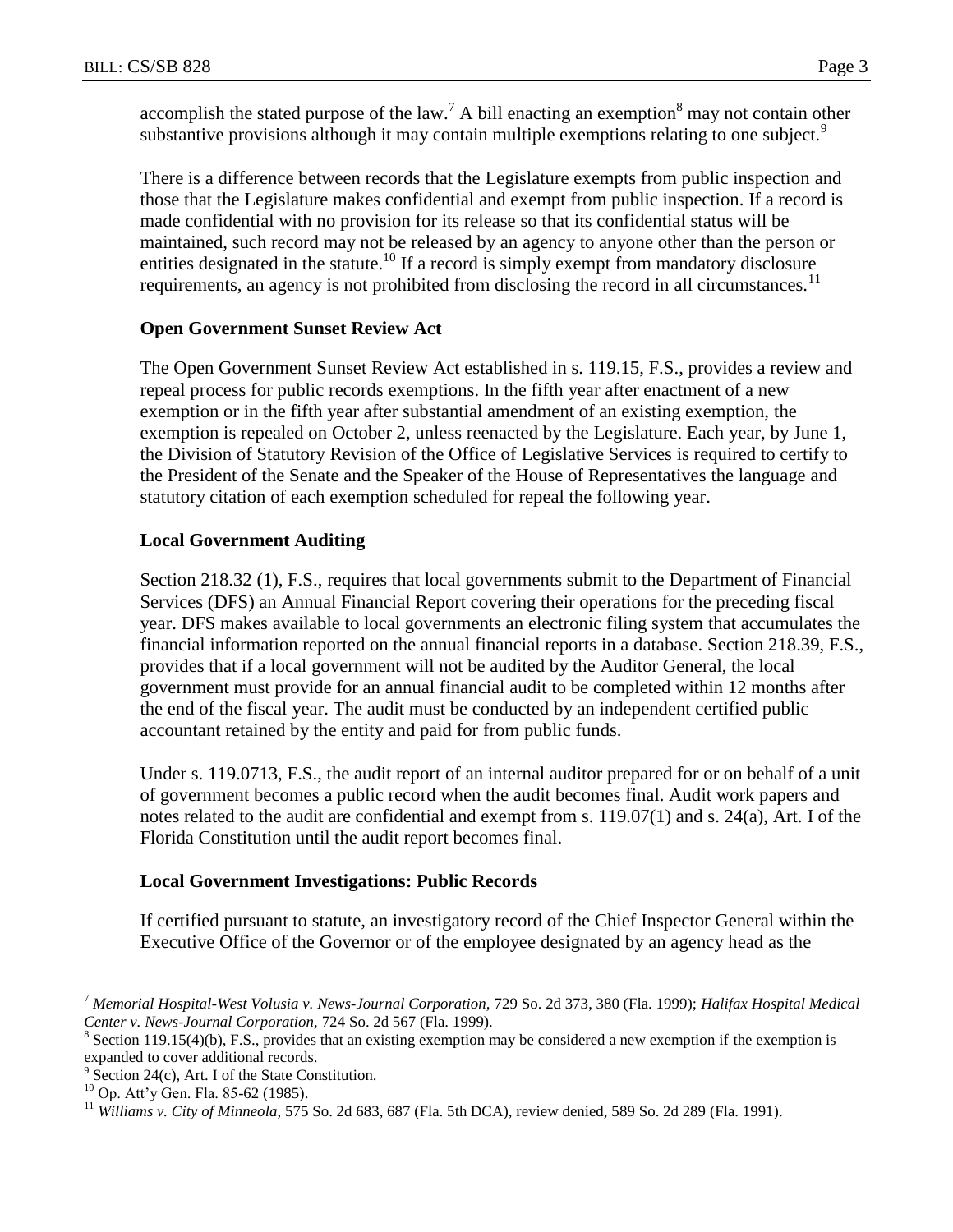agency inspector general (which would include local government entities)<sup>12</sup> has a public records exemption until the investigation ceases to be active, or a report detailing the investigation is provided to the Governor or the agency head, or 60 days from the inception of the investigation for which the record was made or received, whichever first occurs. Investigatory records are those records that are related to the investigation of an alleged, specific act or omission or other wrongdoing, with respect to an identifiable person or group of persons, based on information compiled by the Chief Inspector General or by an agency inspector general, as named under the provisions of s. 112.3189, F.S., in the course of an investigation. Under s. 112.31901, F.S., an investigation is active if it is continuing with a reasonable, good faith anticipation of resolution and with reasonable dispatch.<sup>13</sup> At the local government level there is concern that sixty days is too little time to carry out an investigation, particularly if it is a criminal investigation. Additionally, the Palm Beach County Inspector General is an independent entity responsible for the county, 38 municipalities (by referendum), and the Solid Waste Authority (by interlocal agreement).<sup>14</sup> As a result, there is no single agency head to certify the investigation as exempt.

Section 112.3188, F.S., governs the confidentiality of information given to inspectors general in whistleblower cases. Certain specified information is confidential until the conclusion of an investigation when the investigation is related to whether an employee or agent of an agency or independent contractor:

- Has violated or is suspected of having violated any federal, state, or local law, rule, or regulation, thereby creating and presenting a substantial and specific danger to the public's health, safety, or welfare; or
- Has committed an act of gross mismanagement, malfeasance, misfeasance, gross waste of  $\bullet$ public funds, or gross neglect of duty.

Information, other than the name or identity of a person who discloses certain types of incriminating information about a public employee, may be disclosed when the investigation is no longer active. Section 112.3188, F.S., defines what constitutes an active investigation.

Section 112.324(2), F.S., (recently amended by ch. 2010-130, Laws of Florida) provides local governments with a public records exemption for ethics investigations.<sup>15</sup> A recent Florida Attorney General's Opinion responded to the following question, "Do the public records and meeting exemptions provided for in Chapter 2010-130, Laws of Florida, apply to the investigatory process of the Palm Beach County Inspector General?"<sup>16</sup> The opinion concluded that to the extent that the inspector general is investigating complaints involving the violation of ethics codes the provisions of Chapter 2010-130 would apply. Confidentiality under s. 112.324, F.S. does not extend beyond ethics investigations. However, the Attorney General Opinion did note that similar investigations would be covered under s. 112.3188, F.S., discussed above.

<sup>&</sup>lt;sup>12</sup> Section 112.312, F.S., defining "agency" as any state, regional, county, local, or municipal government entity of this state, whether executive, judicial, or legislative; any department, division, bureau, commission, authority, or political subdivision of this state therein; or any public school, community college, or state university.

<sup>&</sup>lt;sup>13</sup> Section 112.31901, F.S.

<sup>&</sup>lt;sup>14</sup> Email from the Palm Beach County Inspector General, on record with the Senate Committee on Community Affairs.

<sup>&</sup>lt;sup>15</sup> *See also* s. 112.31901, F.S. (related to investigatory records of ethics violations).

 $16$  Op. Att'y Gen. Fla. 2010-39, September 16, 2010.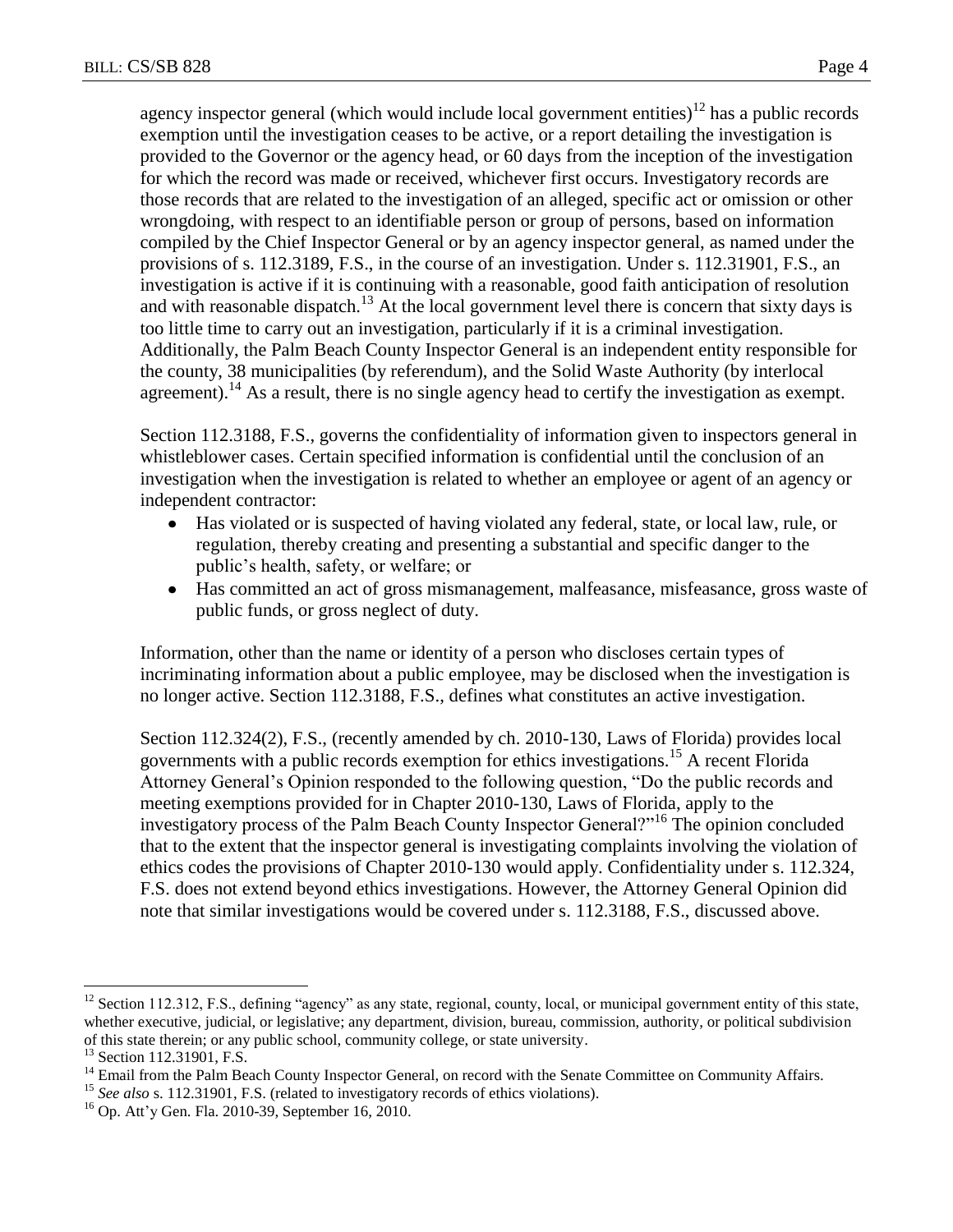# **III. Effect of Proposed Changes:**

**Section 1** amends s. 119.0713, F.S., to expand the public records exemptions for audit records (covering records until the audit report becomes final) to include information received, produced, or derived from an investigation until the investigation is complete or when the investigation is no longer active. An investigation is active if it is continuing with a reasonable, good faith anticipation of resolution and with reasonable dispatch. This exemption for audits and investigations is subject to the Open Government Sunset Review Act and shall stand repealed on October 2, 2016, unless reviewed and saved from repeal through reenactment by the Legislature.

**Section 2** provides a statement of public necessity required by the Florida Constitution. The exemption is necessary because the release of such information could potentially be defamatory to an individual or entity under audit or investigation, causing unwarranted damage to the good name or reputation of an individual or company, or could significantly impair an administrative or criminal investigation.

## **IV. Constitutional Issues:**

 $\overline{a}$ 

A. Municipality/County Mandates Restrictions:

**Vote Requirement:** Section 24(c), Art. I of the State Constitution requires a two-thirds vote of each house of the Legislature for passage of a newly created public records or public meetings exemption. Because this bill creates a new public records exemption, it requires a two-thirds vote for passage.

**Subject Requirement:** Section 24(c), Art. I of the State Constitution requires the Legislature to create public records or public meetings exemptions in legislation separate from substantive law changes. This bill complies with that requirement.

**Public Necessity Statement:** Section 24(c), Art. I of the State Constitution requires a public necessity statement for a newly created public records or public meetings exemption. Because this bill creates a new public records exemption, it includes a public necessity statement.

**Breadth:** A public records exemption must be no broader than necessary to accomplish the stated purpose of the law.<sup>17</sup> This bill does not specify what agencies<sup>18</sup> it applies to or what emergency notification programs it is intended to include. To survive constitutional scrutiny, the bill must be narrowly tailored to protect individuals or entities from the release of defamatory information.

<sup>&</sup>lt;sup>17</sup> Memorial Hospital-West Volusia v. News-Journal Corporation, 729 So. 2d 373, 380 (Fla. 1999); *Halifax Hospital Medical Center v. News-Journal Corporation,* 724 So. 2d 567 (Fla. 1999).

 $^{18}$  By default it will apply to "any state, county, district, authority, or municipal officer, department, division, board, bureau, commission, or other separate unit of government created or established by law including, for the purposes of this chapter, the Commission on Ethics, the Public Service Commission, and the Office of Public Counsel, and any other public or private agency, person, partnership, corporation, or business entity acting on behalf of any public agency." Section 119.011, F.S.